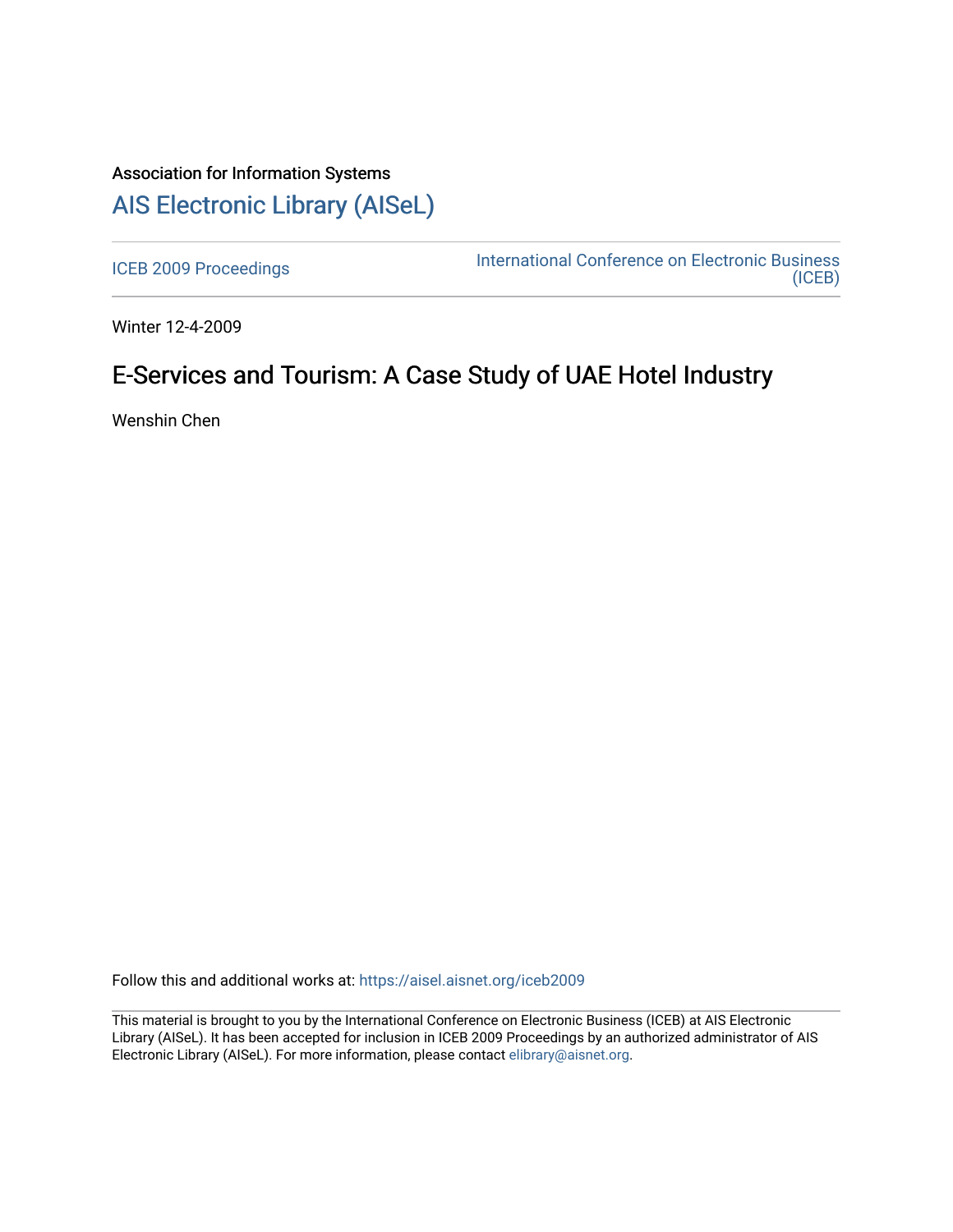### **E-SERVICES AND TOURISM: A CASE STUDY OF UAE HOTEL INDUSTRY**

Wenshin Chen

Department of Management Information Systems Abu Dhabi University, Abu Dhabi, UAE wenshinchen@hotmail.com

#### **Abstract**

This proposed study seeks to develop specific e-service (electronic service) strategies that could help enhance competitiveness of Abu Dhabi's tourism in the global market in general and in the Gulf region in particular. As e-commerce (electronic commerce) increasingly transformed business operations in the contemporary networked economy, services provided by these emerging information and communication technologies (ICTs) became essential for global competition in tourism as well. With high growing number of luxury hotels, Abu Dhabi is in critical need of e-service framework that could help attract international tourists and better position itself in today's competitive global market. The proposed study could thus benefit the local hospitality industry in the following ways. It could first call for critical attention to e-service strategies that play a significant role in hospitality competition in many advanced economies but are seemingly overlooked by the local industry. Secondly, the framework that the proposed study intends to develop would systematically outline strategic guidelines that are tailored to the specific social and cultural needs of the local hotel industry and in turn help utilize these emerging ICTs for competitiveness enhancement. Consequently, an advanced tourism image that differentiates Abu Dhabi from other major cities in the region or in the world could be established.

**Keywords:** e-service, tourism, UAE, case study

#### **Research Proposal**

As information technology in general and the Internet and e-commerce in particular were increasingly advocated by researchers and practitioners in tourism [1-3], many believe that their positive effects could be rather promising for hospitality services [4]. Examples that study specific nations and advocate those positive effects have been found in Greek tourism industry [5], rural South Africa [6], northeast India [7] etc. In a rapidly developing country such as UAE (United Arab Emirates), those positive effects could be even more promising because UAE's economy has attracted growing attention in the global market [8-11] and inspired considerable tourist interests around the globe [12].

More specifically, tourism has been reported to contribute over 18% of Dubai's economy [12]; many online sources and consulting agency such as Deloitte & Touche LLP have confirmed that Dubai, the largest city in UAE, achieved the highest hotel occupancy rate in the world [13-15]. The number of luxury hotels in UAE, particularly in Dubai and Abu Dhabi, has outgrown that of any country or city in the world, even that of Las Vegas; an astounding growing rate is even expected in other Emirates such as Ras Al-Khaimah and Fujairah [12]. These reports clearly confirmed the promising future of tourism in UAE, which in turn inspires this research investigation.

Nevertheless, the notion of e-services has seemingly maintained at a relatively basic level in the hotel industry of UAE. Although most hotel businesses provide online booking and e-services, options are mostly descriptive and lacking interactive dynamics that are normally expected among international travelers. For instance, Le Royal Méridien Abu Dhabi<sup>1</sup>, one of five star hotels in Abu Dhabi, merely provides plain toolbar menus and basic descriptions and photo displays for most e-services chosen. While its physical infrastructure and settings well fit the image of a five star hotel, the online appearance seemingly fails to do so. Similarly, the Armed Forces Officers Club and Hotel<sup>2</sup> (or locally known as the Officers Club) presents another example of a five star hotel with unfitting e-services. Despite its intriguing architecture and substantial endeavor to attract international tourists, its online system is also mostly descriptive and exhibitive without even a basic reservation option.

This proposed study thus seeks to accomplish the following objectives.

1. To understand strategic vision of e-service in Abu Dhabi's hotel industry: this objective could help the local hotel industry to articulate the organizational structure and the social and cultural contexts that shape individual hotels' perception of e-service provision. The local hotel industry could then better understand its strategic position in the global marketplace.

<u>.</u>

<sup>1</sup> http://www.starwoodhotels.com/lemeridien/property

<sup>/</sup>overview/index.html?propertyID=1900 2

http://www.afoc.mil.ae/afoc/home.htm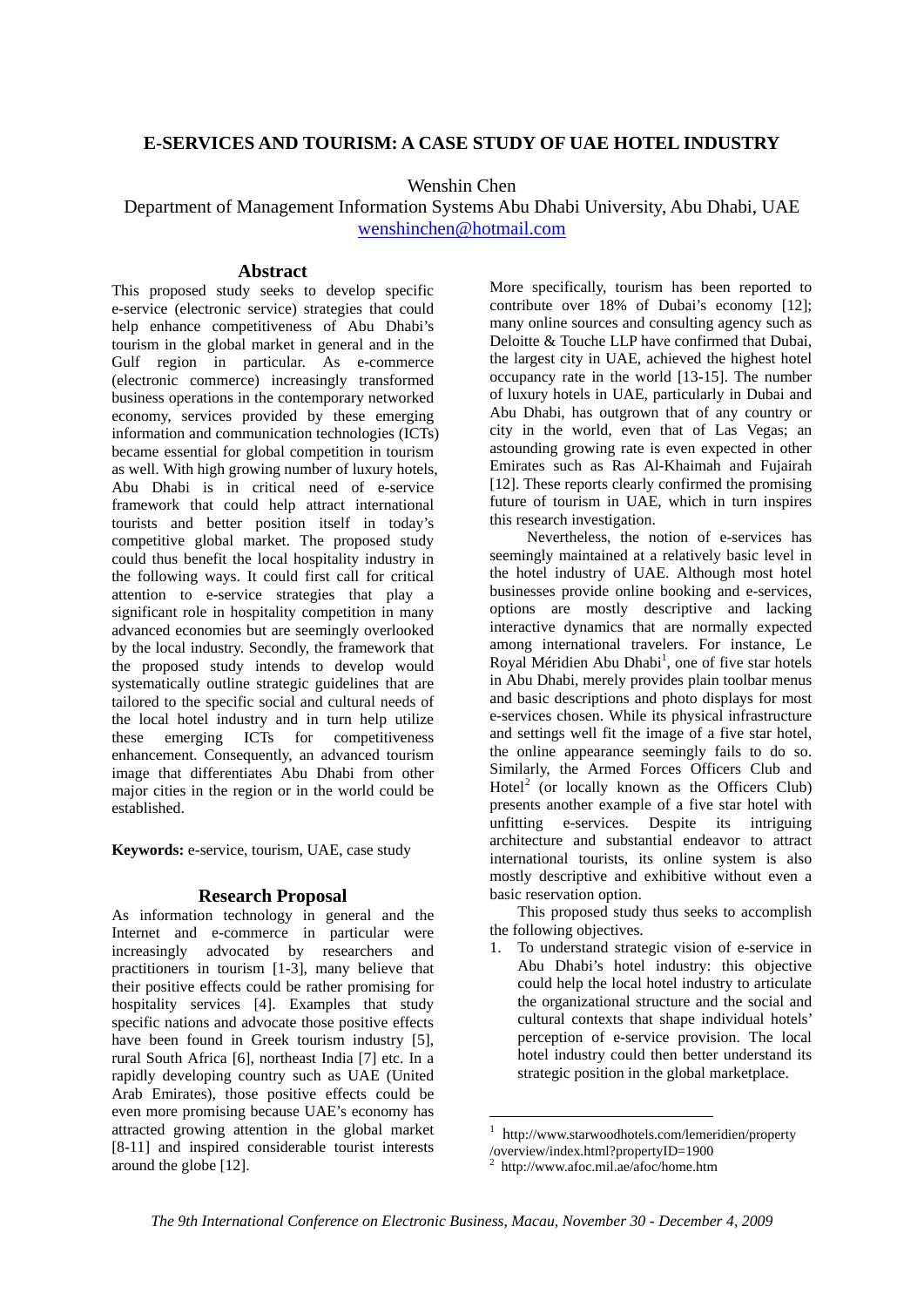- 2. To analyze obstacles and issues that hinder the development of e-service in Abu Dhabi's hotel industry: obstacles and issues derived from the completion of this objective allow specific social and cultural needs of the local industry to emerge. The local hotel industry could thus follow systematic guidelines that help overcome those issues and integrate social and cultural needs into its e-service strategy.
- 3. To raise awareness of and call for attention to the significance of e-service for the hotel industry's global competition: built upon objectives 1 and 2, this objective could help lead the local hotel industry to appreciate e-service strategies and integrate them into its regional and global competitiveness.
- 4. To develop e-service framework that help strategize the local hotel industry's market positioning and enhance the global competiveness of tourism: the framework developed will help the local hotel industry to maximize the potential of emerging information and communication technology (ICT) and in turn renovate Abu Dhabi's tourism image and elevate its competitiveness in the global market.

Potentially, major impacts of this proposed study might include: (1) enhance understanding of ICT significance in the contemporary networked economy, (2) address issues and concerns that have been largely overlooked in the local hotel industry's e-service models, and (3) develop a strategic framework that could help the local hotel industry to renovate its market positioning and lead the growing competition in the region and in the global market.

#### **Proposed Methodology**

A mixed research methodology will be deployed for the entire project with the first phase focusing on qualitative method and the second phase emphasizing survey method. During the first (current) phase, a case study will be conducted to compare and contrast different hotels in Abu Dhabi that demonstrate contrasting strategic vision of e-service. Case study is commonly recognized for its in-depth analysis of 'why' and 'how' questions [16]. It is considered a suitable methodology here because its research orientation is in line with the exploratory nature of this proposed study. Moreover, in addition to common factors that many hotels in UAE face, individual hotels might have different consideration for its e-service strategy. A case study research methodology will thus allow more contrasting issues among individual hotels to surface.

More specifically, I plan to visit those hotels on a weekly basis and conduct interviews with

business and IT managers of those hotels to gain insights of their perspectives of and plans for e-services. Documents gathered from their websites and public sources will also provide fundamental background information. Interviews conducted will be digitally recorded and transcribed. Data analysis will thus primarily reply on transcripts and documents gathered. When available, qualitative analytical software such as NVivo might be used to help analyze necessary textual information.

As the proposed study is still under development, the second phase (survey study) will depend on the understanding derived from the first phase. Nonetheless, upon completion of the project, it is expected that practical relevance to hotel management in the region will be demonstrated, particularly in relation to strategizing e-services. Its potential contribution will in turn help UAE better face growing competition in the hotel industry from neighboring countries such as Oman, Qatar, Bahrain and others [17].

#### **References**

- [1] Cheung, L. "A Study of Hospitality and Tourism Information Technology Education and Industrial Applications", *Journal of Teaching in Travel & Tourism*, 2(2), 2002, pp. 43.
- [2] Hill, J. and Schulman, S.A. "The Virtual Enterprise: Using Internet Based Technology to Create a New Educational Paradigm for the Tourism and Hospitality Industry", *Journal of Teaching in Travel & Tourism*, 1(2/3), 2001, pp. 153.
- [3] Weeks, P. and Culname, J. "Technology by Degrees: Teaching Information Technology to Tourism Undergraduates--a Case Study", *Journal of Teaching in Travel & Tourism*, 1(2/3), 2001, pp. 39.
- [4] Hofstetter, F.T. "The Future's Future: Implications of Emerging Technology for Hospitality and Tourism Education Program Planning", *Journal of Teaching in Travel & Tourism*, 4(1), 2004, pp. 99-113.
- [5] Buhalis, D. and Deimezi, O. "E-Tourism Developments in Greece: Information Communication Technologies Adoption for the Strategic Management of the Greek Tourism Industry", *Tourism & Hospitality Research*, 5(2), 2004, pp. 103-130.
- [6] Bourgouin, F. "Information Communication Technologies and the Potential for Rural Tourism SMME Development: The Case of the Wild Coast", *Development Southern Africa*, 19(1), 2002, pp. 191-212.
- [7] Sharma, S. "Tourism, Technology and the Entrepreneur: A Case Study from Northeast India", *ICFAI Journal of Business Strategy*,